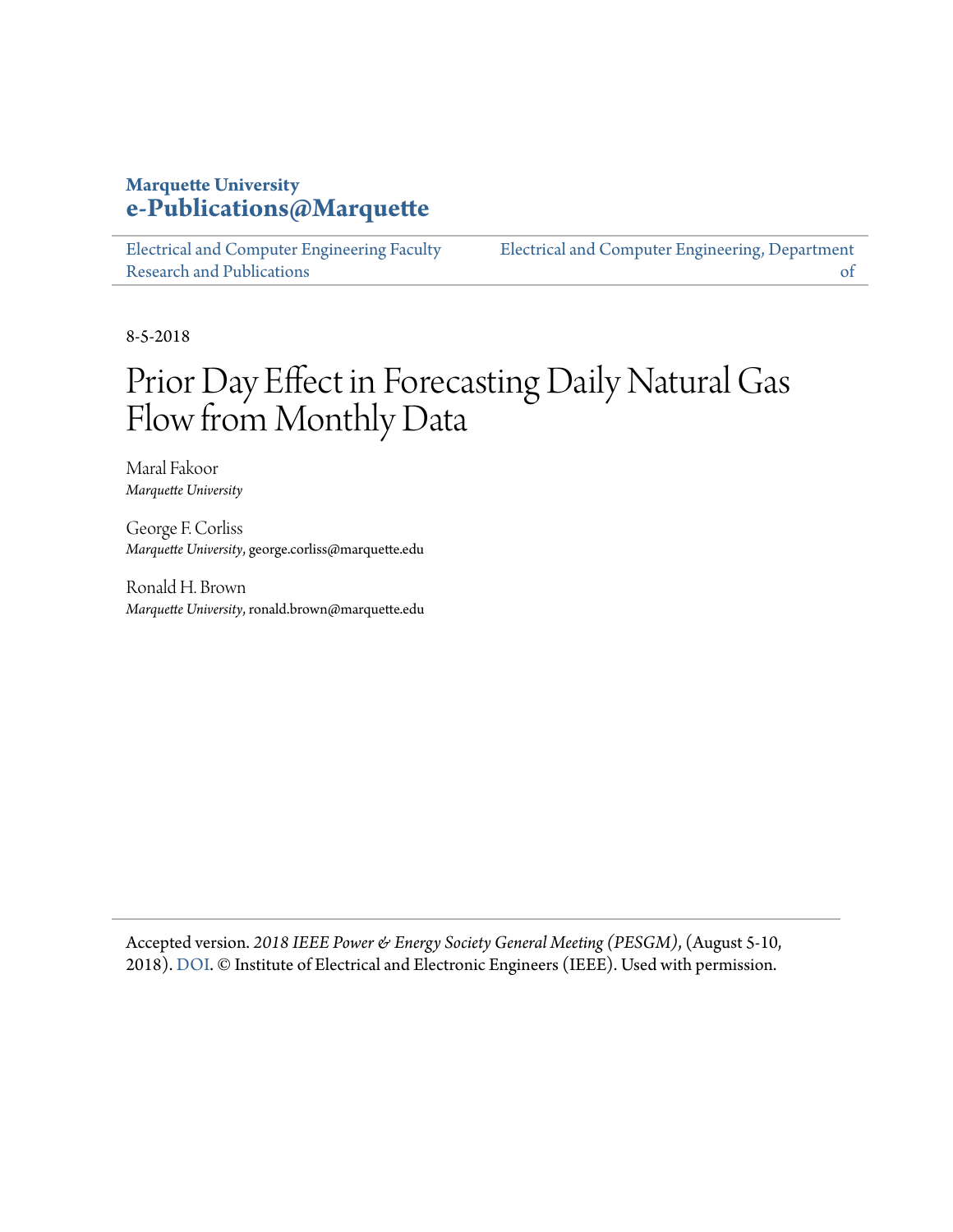#### **Marquette University**

## **e-Publications@Marquette**

## *Electrical and Computer Engineering Faculty Research and Publications/College of Engineering*

*This paper is NOT THE PUBLISHED VERSION;* **but the author's final, peer-reviewed manuscript.**  The published version may be accessed by following the link in the citation below.

*2018 IEEE Power & Energy Society General Meeting (PESGM)*. [DOI.](https://doi.org/10.1109/PESGM.2018.8586017) This article is © Institute of Electrical and Electronic Engineers (IEEE) and permission has been granted for this version to appear i[n e-Publications@Marquette.](http://epublications.marquette.edu/) IEEE does not grant permission for this article to be further copied/distributed or hosted elsewhere without the express permission from IEEE.

#### Contents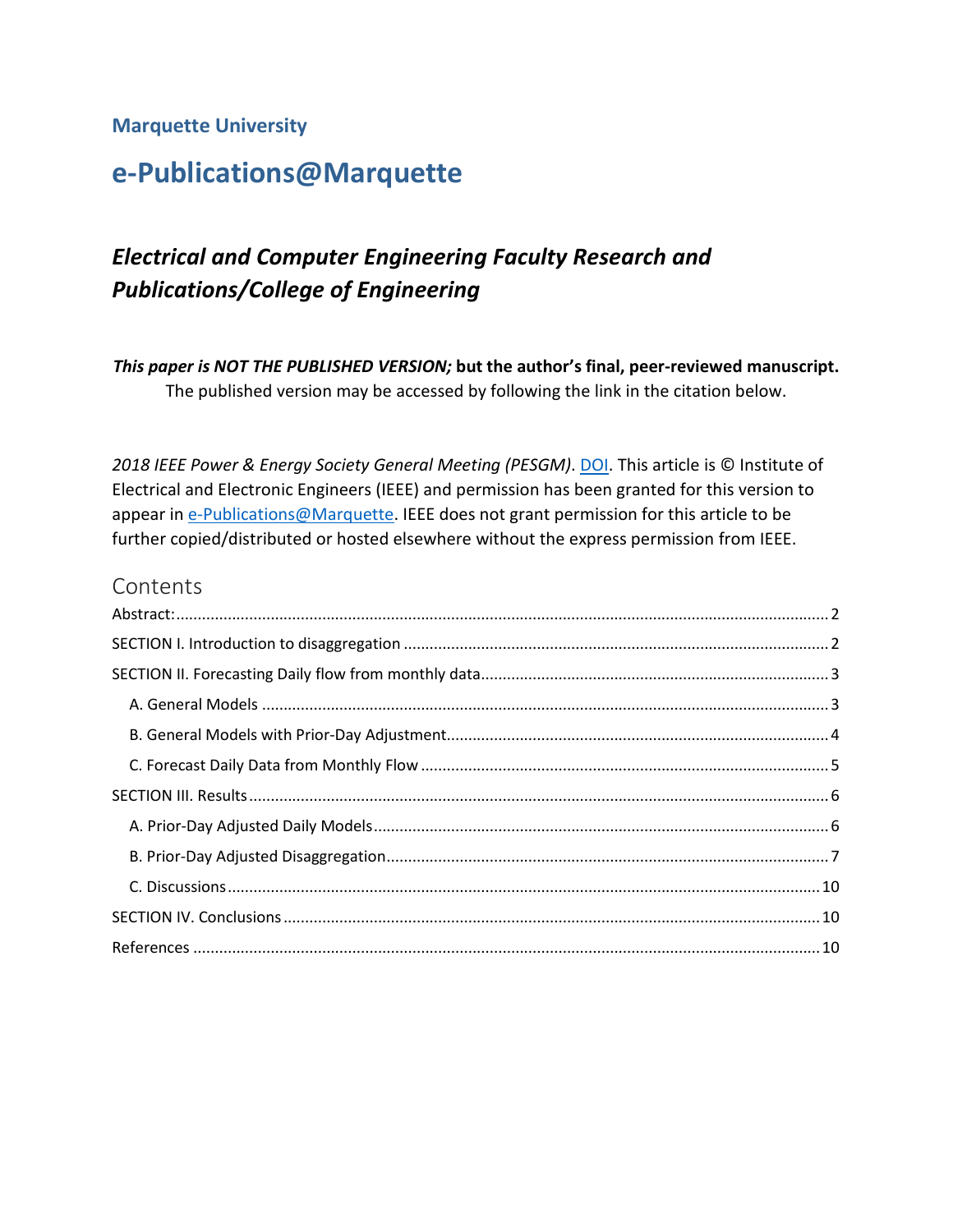# Prior Day Effect in Forecasting Daily Natural Gas Flow from Monthly Data

Maral Fakoor GasDay Project, Marquette University, Milwaukee, WI George F. Corliss GasDay Project, Marquette University, Milwaukee, WI Ronald H. Brown GasDay Project, Marquette University, Milwaukee, WI

#### <span id="page-2-0"></span>Abstract:

Many needs exist in the energy industry where measurement is monthly yet daily values are required. The process of disaggregation of low frequency measurement to higher frequency values has been presented in this literature. Also, a novel method that accounts for prior-day weather impacts in the disaggregation process is presented, even though prior-day impacts are not directly recoverable from monthly data. Having initial daily weather and gas flow data, the weather and flow data are aggregated to generate simulated monthly weather and consumption data. Linear regression models can be powerful tools for parametrization of monthly/daily consumption models and will enable accurate disaggregation. Two-, three-, four-, and six-parameter linear regression models are built. RMSE and MAPE are used as means for assessing the performance of the proposed approach. Extensive comparisons between the monthly/daily gas consumption forecasts show higher accuracy of the results when the effect of prior-day weather inputs are considered.

## <span id="page-2-1"></span>SECTION I. Introduction to disaggregation

Natural gas local distribution companies (LDCs) need to purchase the amount of natural gas that their customers need every day. Hence, it is important for LDCs to know how much gas they need to buy. Purchasing more than needed amount causes additional cost such as storage or penalty fees, but not having enough requires purchasing gas on the spot market at a premium price. Therefore, it is necessary to have accurate daily forecasts to reduce the operational cost to LDCs and subsequently to reduce the price for the natural gas customers.

When an LDC provides services to a new geographic zone or if a new daily gas demand forecasting model is to be built, there are cases in which only monthly/billing-cycle consumption data are available and not daily consumption. If we want to train the model with monthly consumption data and then forecast daily gas usage based on that, this can cause large errors because non-daily data does not contain enough information for estimating daily consumption. 1

The disaggregation problem is to separate an aggregate into its component parts. Data can be information gathered from multiple streams or measures and reported as aggregated data or all the mass is measured together. Disaggregation decomposes the aggregate into smaller units to acquire information needed.2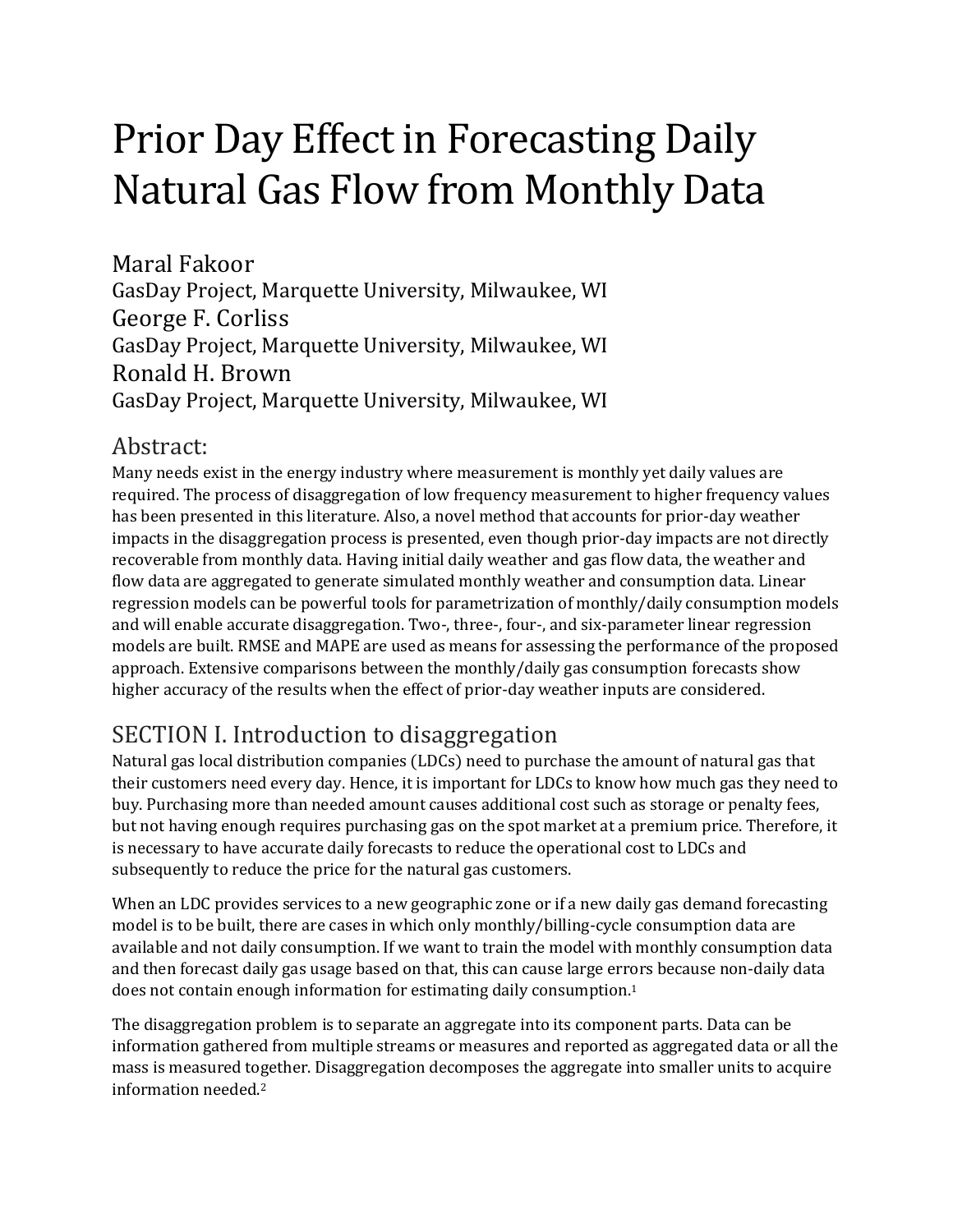Disaggregation has a wide range of applications including hydrology, energy efficiency for electricity and natural gas, and others. In hydrology, Lee and Jeong<sup>3</sup> used a model that combines knearest neighbor resampling (KNNR) with a genetic algorithm to downscale and disaggregate daily to hourly precipitation. In other research, <sup>4</sup> a stochastic auto-regressive model is employed on stream flow time series (volume of water that moves through a specific point in a stream during a given period) to estimate daily flow from monthly data.

Armel et al.<sup>5</sup> did disaggregation by applying a set of statistical approaches for extracting appliance level data using electricity data characteristics. An artificial neural network (ANN) is applied to do load profile identification and disaggregation. <sup>6</sup> A Time Series Reconstruction (TSR) algorithm that uses a regression model and correlated variables to construct an estimate of unobserved time series natural gas consumption data was implemented by Vitullo.<sup>7</sup> Askari et al.<sup>8</sup> found a method that handles multiple time series with variable time intervals and tested on a gas network using Lagrange Multipliers method.

Using information from days other than today helps to improve results of models. Using yesterday's inputs is discussed in Ishola, <sup>9</sup> which showed prior day temperature has an important role in natural gas consumption in extreme cold events. Linear regression models which included prior day adjustment forecast daily gas flow more accurately than models in which just today's temperature is considered. 10

In this paper, linear regression daily models are built, and the effects of including prior-day inputs to improve the accuracy of the models are discussed. Using findings from the mentioned models, methods to forecast daily flow from historical monthly consumption are studied.

## <span id="page-3-0"></span>SECTION II. Forecasting Daily flow from monthly data

#### <span id="page-3-1"></span>A. General Models

The aim of the current work is to build a model to forecast daily gas demand from monthly/billingcycle consumption. In the literature, several mathematical models are used to forecast daily flow from historical daily data. Linear regression models are widely used in forecasting. Vitullo's research shows that the coefficients of the linear regression model parameterized on daily inputs and linear regression model parameterized on monthly/billing-cycle inputs are close. 10,11 For ease of use, the first model will be called a daily model and second one will be called monthly model. Given the appropriate weather variables, the monthly can predict the demand characteristics within reasonable error margins.

Linear regression daily models are to be built. The general n-parameter linear regression model is to forecast daily gas flow from historical daily data:

$$
\hat{S}_k = \beta_0^D + \sum_{i=1}^{n-1} \beta_0^D x_{k,i}
$$

(1)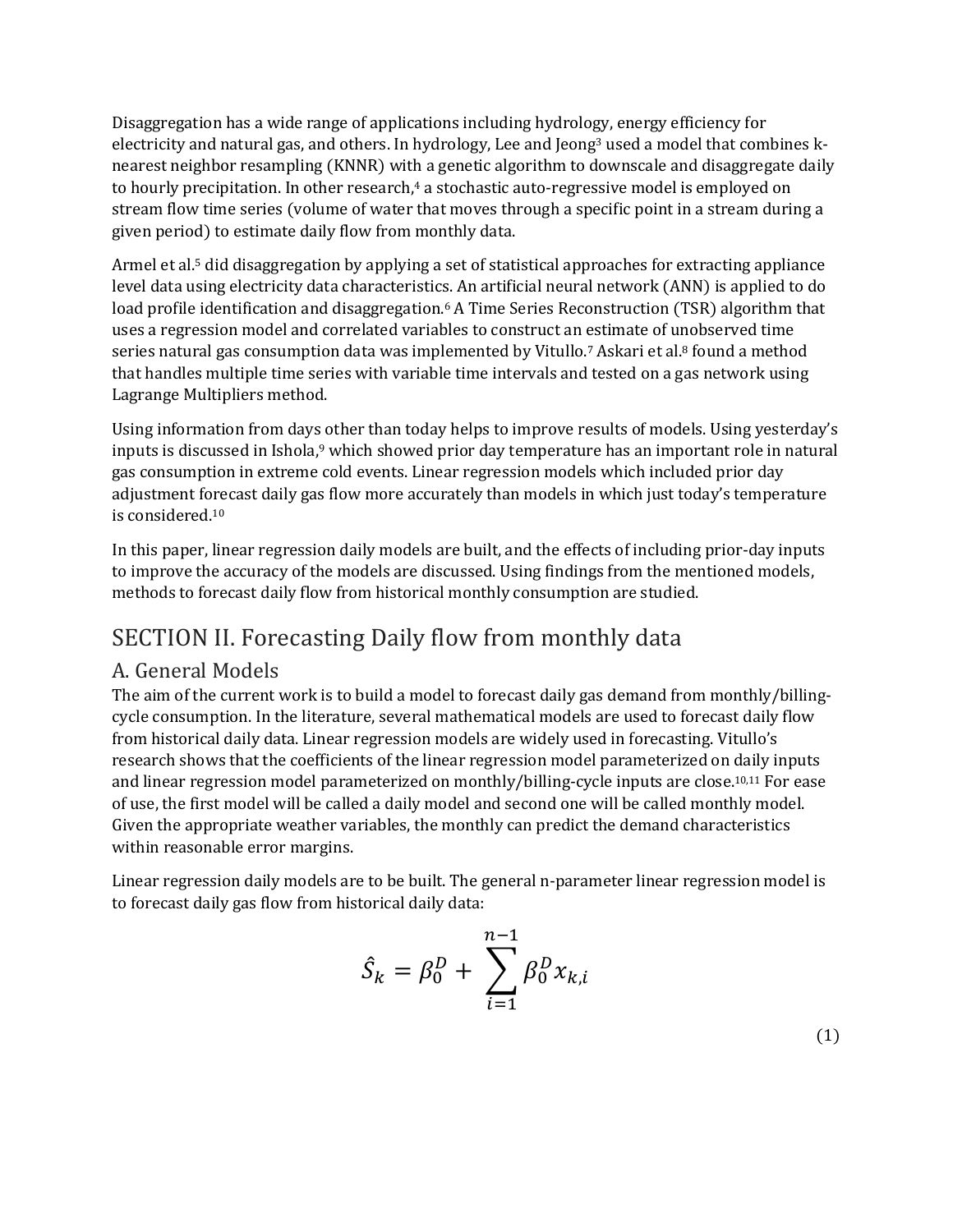where  $\beta^D_i$  is the i<sup>th</sup> daily coefficient,  $k$  is the day index, and  $x$  are inputs. The superscript  $D$  stands for *daily*. In the simplest two-parameter daily model, the input is HDDW. Heating degree day (HDD) and wind adjusted heating degree day (HDDW) are

$$
HDD_{ref} = \max(T_{ref} - T, 0)
$$
\n<sup>(2)</sup>

and

$$
HDDW = \begin{cases} HDD & \frac{152 + ws}{160} & \text{ws} < 8\\ HDD & \frac{72 + ws}{80} & \text{ws} > 8. \end{cases}
$$
\n(3)

In  $(2)$ , reference temperature  $T_{ref}$  is set to 65 *F*. A two-parameter model models heatload when temperature is below 65 F and baseload when temperature is above that. To use more information from weather, other parameters such as HDDW55 can also be added. In a four-parameter model, cooling degree day (CDD) has been added to help model demands for temperatures above 65  $F$ ,

$$
CDD_{ref} = \max(T - T_{ref}, 0). \tag{4}
$$

Linear trend, or Trend, is another term that can be studied for gas consumption, as it can affect baseload and heatload values. The effects are modeled by two parameters, one to reflect its effect in the baseload as Trend itself, and the other to model its effects for heatload values as MHDD \* Trend, in which MHDD is the mean heating degree day, the average of HDD65 and HDD55:

$$
\hat{S}_k = \beta_0^D + \beta_1^D \text{ Trend} + \beta_2^D \text{ MHDD * Trend}
$$
  
+  $\beta_3^D \text{ HDDW65}_k + \beta_4^D \text{ HDDW55}_k$   
+  $\beta_5^D \text{CDD65}_k$ 

(5)

#### <span id="page-4-0"></span>B. General Models with Prior-Day Adjustment

In all of the previous models, information about the current day's weather is considered. However, it is known that the prior-day's weather has an important role in current day's gas consumption. $^{1,9,\,}$ and 12 However, prior-day weather effects cannot be extracted from monthly data. By using domain knowledge, we can account for typical prior-day weather effects in the monthly to daily demand disaggregation process. For example, when we use the two-parameter model for disaggregation, consider a three-parameter model with a change in HDDW from the previous day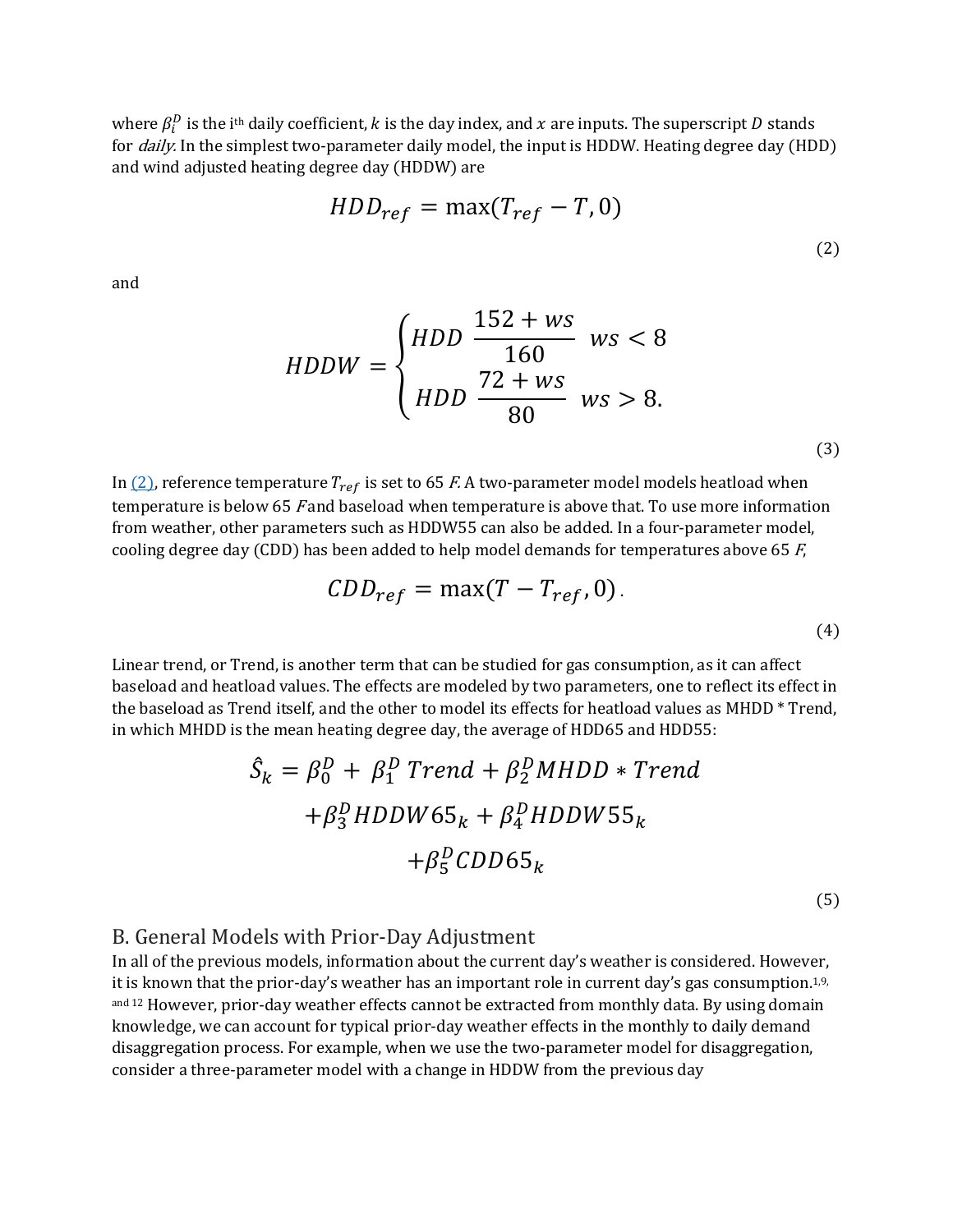$$
\hat{S}_k = \beta_0^D + \beta_1^D \ HDDW_k + \beta_2^D \Delta HDDW_k \tag{6}
$$

where  $\Delta HDDW_k$  = HDDW<sub>k</sub> − HDDW<sub>k−1</sub>. Rearranging [\(6\)](https://ieeexplore.ieee.org/document/#deqn6) gives

$$
\hat{S}_k = \beta_0^D + \beta_1^D \left( HDDW_k + \frac{\beta_2^D}{\beta_1^D} \Delta HDDW_k \right) \tag{7}
$$

The prior day weather sensitivity coefficient  $\frac{\beta_2}{\beta_1}$  represents the dependence of day-to-day gas consumption when the temperature changes. This impact is a result of the thermodynamics of the buildings, which cause lags when conveying heat and other factors.<sup>12</sup> The value for  $\alpha = \frac{\beta_2}{\beta_1}$  is typically in the range [−0.3, −0.15]. Hence, for the two-parameter disaggregation model, we assume a value for  $\frac{\beta_2}{\beta_1}$  and replace  $HDDW_k$  with

$$
HDDW_k + \frac{\beta_2^D}{\beta_1^D} \Delta HDDW_k
$$
  
=  $\left(1 + \frac{\beta_2^D}{\beta_1^D}\right) HDDW_k$   
 $-\frac{\beta_2^D}{\beta_1^D} HDDW_{k-1}$ 

(8)

to include the impact for prior-day weather changes. The same analogy can be made for higher order linear regression models.

#### <span id="page-5-0"></span>C. Forecast Daily Data from Monthly Flow

A similar procedure can be applied to build linear regression models of monthly/billing-cycle data, or *aggregated data*. The general linear regression aggregation model can be formulated as

$$
\sum_{k=1}^{N} \hat{S}_k = N * \beta_0^M + \sum_{k=1}^{N} \sum_{i=1}^{n-1} \beta_0^M x_{k,i}
$$
\n(9)

with aggregation interval  $N$  (such number of days in a month for the problem of gas demand forecast), where superscript  $M$  stands for *monthly*. For a dataset containing more than one month, [\(9\)](https://ieeexplore.ieee.org/document/#deqn9) is repeated for each month. As Vitullo showed, the coefficients of the two daily and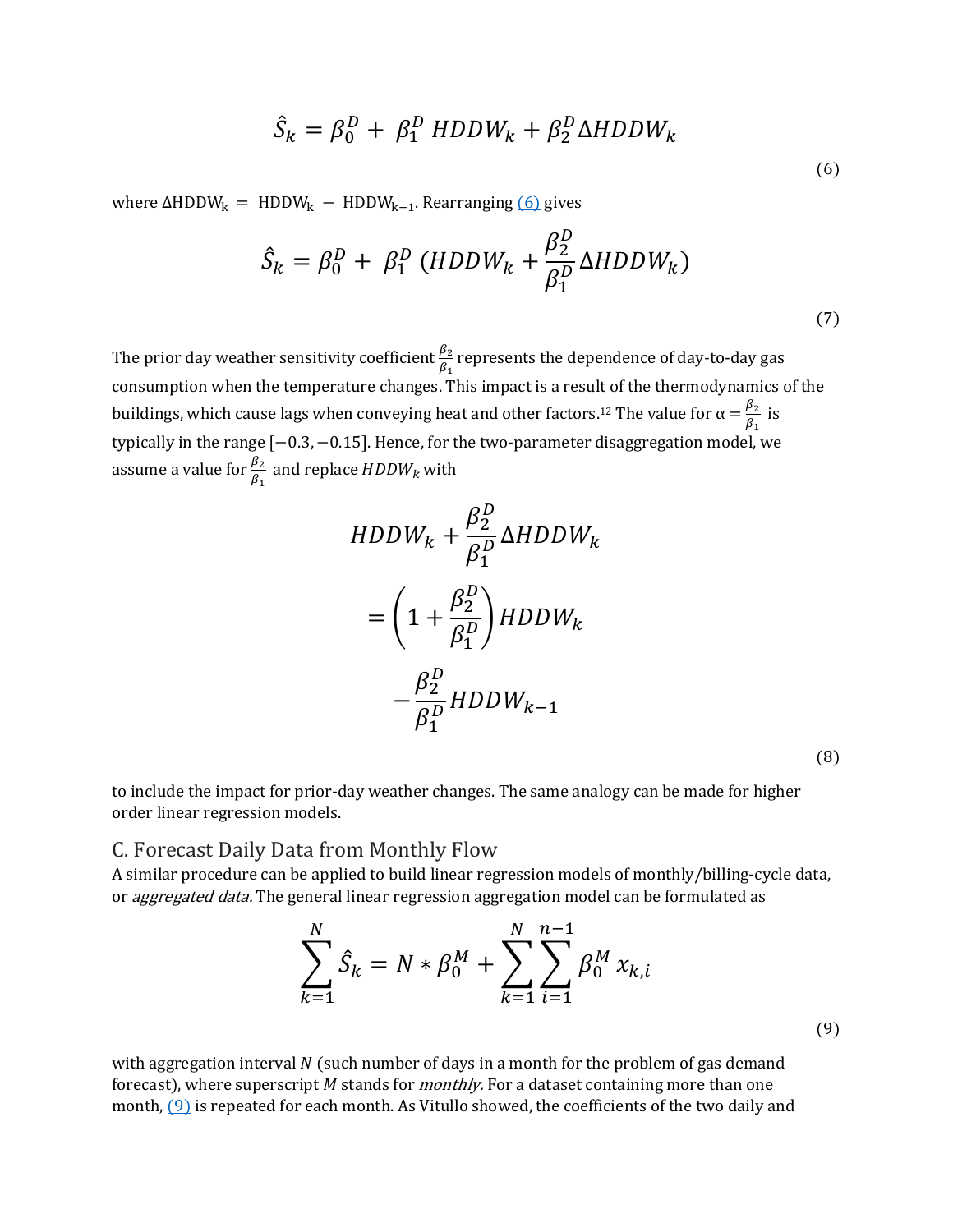monthly linear regression models are interchangeable, given the appropriate weather inputs for temperature-sensitive operational areas. This has been verified experimentally.<sup>10,11</sup> Therefore, it is assumed that having a linear regression model of the monthly/billing-cycle data built from training inputs, the same coefficients can be used to forecast the daily flow for test set using daily weather inputs with high degree of accuracy.

Linear regression can only account for the overall shape of the gas demand curves, as the process of aggregation is not reversible. However, we aim to infer the fluctuations in the daily demand by considering the prior-day's weather parameters. By taking advantage of daily models trained on a monthly dataset and considering its coefficients, we incorporate the prior-day's inputs by introducing the prior-day adjusted formulation, similar to  $(8)$  into the monthly model using daily weather inputs to forecast daily flows. The next section contains the results of various daily/monthly linear regression models and forecasting with and without considering the effects of prior-day adjustment.

#### <span id="page-6-0"></span>SECTION III. Results

#### <span id="page-6-1"></span>A. Prior-Day Adjusted Daily Models

To see the effects of prior-day adjustment on forecasting the daily data, daily inputs such as temperature, wind speed, and actual daily flow are used. For the purposes of training and testing, eight and two years of daily weather/flow data are used, respectively. For each experiment, data from 10 different operational areas around the US are collected. The daily flows are scaled between zero and 1000, and  $N = 30$  is considered.



Figure 1. Comparison between the actual daily flow values (red circles), the daily models without the priorday adjustment (blue diamonds) and with prior-day adjustment (green squares), for 2-parameter (a) and 6 parameter (b) linear regression models.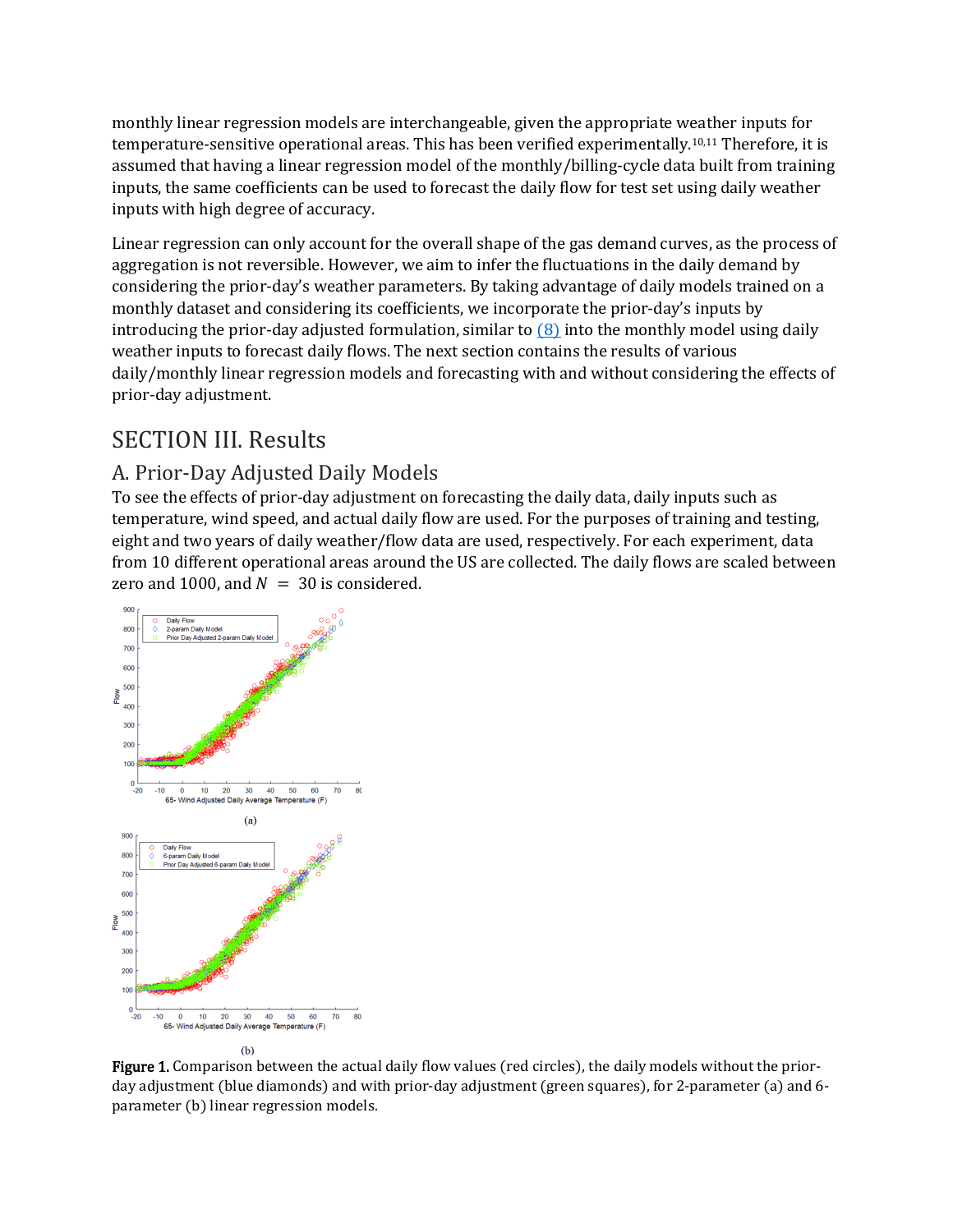As discussed before, two-, three-, four-, and six-parameter linear regression models are generated from training daily weather and flow data. It is a common practice to show the flow data with respect to the relative wind adjusted daily average temperature, TempW,

$$
TempW = \begin{cases} 65 - HDDW65 & HDDW65 > 0 \\ Temp & HDDW65 = 0. \end{cases}
$$
\n
$$
(10)
$$

Figs. 1 (a) and (b) show the forecast results for test set of two- and six-parameter daily linear regression models parametrized on daily data, with and without the prior-day adjustment with respect to TempW. The prior-day weather sensitivity coefficient is set to  $\alpha = -0.25$ , based on the average of minimum errors calculated from 10 different training datasets used for this study. For each figure, the red circles show the actual daily flow values, while the blue diamonds are the twoand six-parameter linear regression models' flow forecasts. Green squares, on the other hand, are drawn by including the prior-day adjustment component into the linear models. While the linear models are not able to represent the flow fluctuations of the actual data, prior-day adjusted models show more variations, and therefore enable more accurate modeling. This can be seen from Table I, where the RMSE and MAPE errors of linear regressions models of order two, three, four and six, with and without prior-day adjustment are presented. Table I shows that the four-parameter daily model with a small difference from six- and three-parameter daily model can better forecast daily flow and also that the prior day adjustment improves forecasting regardless of degree of the model.

TABLE I. Comparison Between Daily Models With And Without Prior-Day Adjustment (PDA) With The Ground Truth Daily Flow. MAPE And RMSE Are Average Values Over 10 Different Operational Areas Across US.

|         | <b>MAPE</b>           |                                  | <b>RMSE</b>    |                           |
|---------|-----------------------|----------------------------------|----------------|---------------------------|
|         | Daily<br><b>Model</b> | <b>PDA Daily</b><br><b>Model</b> | Daily<br>Model | <b>PDA Dailv</b><br>Model |
| 2-Param | 15.89                 | 14.75                            | 40.53          | 36.61                     |
| 3-Param | 14.70                 | 13.56                            | 36.40          | 31.45                     |
| 4-Param | 14.33                 | 13.24                            | 35.70          | 30.87                     |
| 6-Param | 14.35                 | 13.28                            | 36.44          | 31.76                     |

#### <span id="page-7-0"></span>B. Prior-Day Adjusted Disaggregation

For the disaggregation problem, where all daily weather inputs are available, but flow values are the available monthly or by billing cycles, the coefficients from daily model trained on monthly inputs are similar to the coefficients of the daily model trained on daily inputs, as discussed in the work of Vitullo et al,  $^{10,11}$  To quantify forecast errors, 10 operational areas with known daily flow are considered, similar to the previous experiment for prior-day adjusted daily models. In each case, eights years' of data are used for training, weather and flow data are aggregated to generate the monthly data.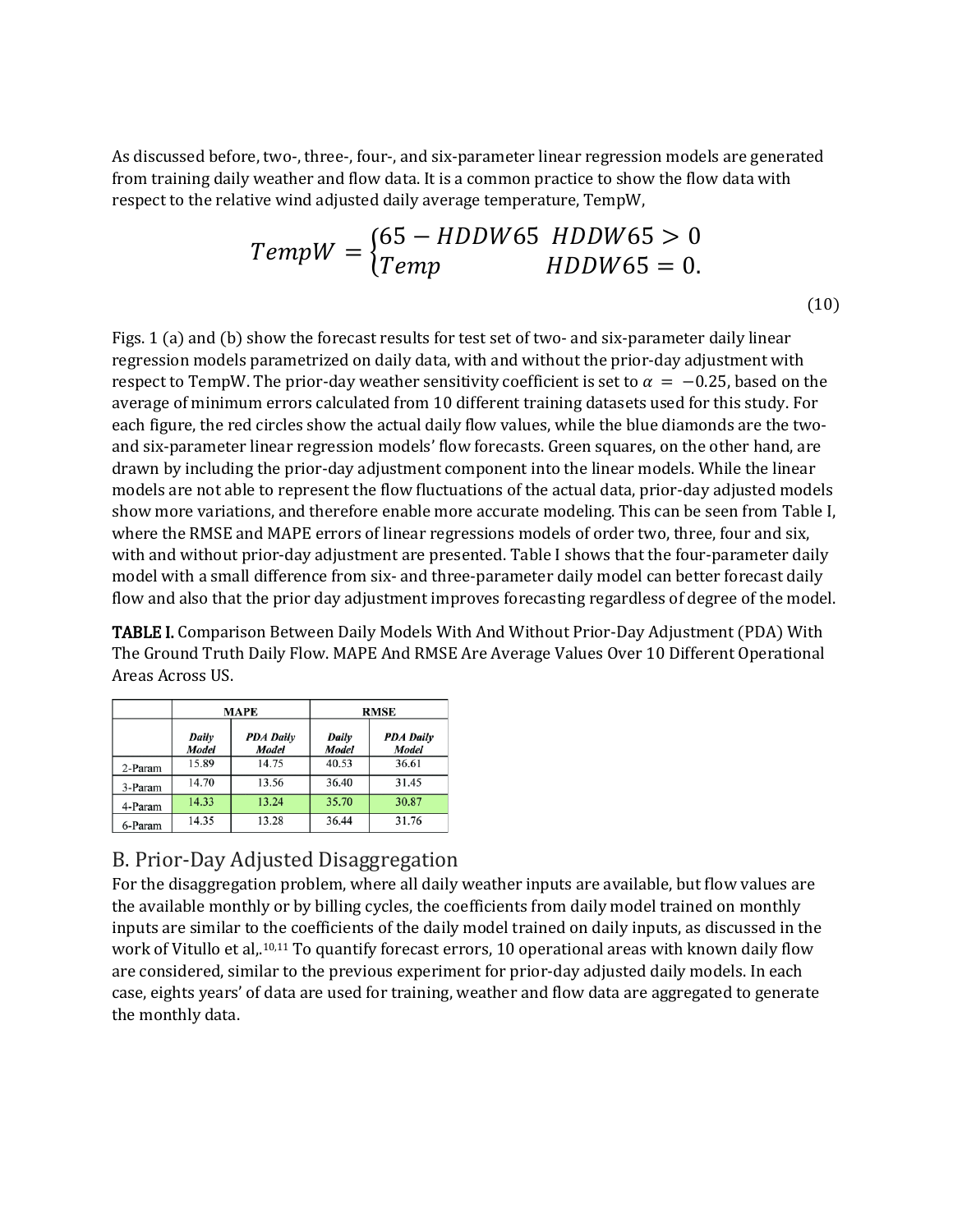

Figure 2. Comparison between prior-day adjusted daily models (red circles), monthly models without priorday adjustment (blue diamonds) and with prior-day adjustment (green squares) for 2-parameter (a) and 6 parameter (b) linear regression models.

Figs. 2 (a) and (b) show the result for test set's forecasts from two- and six-parameter daily linear regression models trained on monthly inputs, with and without the prior day adjustment with respect to TempW. For all, the prior-day weather sensitivity coefficient is set to  $\alpha = -0.25$  as in the previous experiment. Here, unlike in Figs. 1 (a) and (b), the red circles represent flow from prior-day adjusted daily models and not the actual daily values. This is to show how well the model trained on monthly data forecasts, as ideally we can approach the forecast made with historical daily data. Table II shows the RMSE and MAPE when comparing the forecast results from the monthly models, with and without the prior-day adjustment. As a result, the two-parameter daily model trained on monthly data forecasts daily flows which are closer to the forecasts made from two-parameter daily data trained on daily flows. The effect of the prior day adjustment is considerable compared to the case in which prior day adjustment was not used.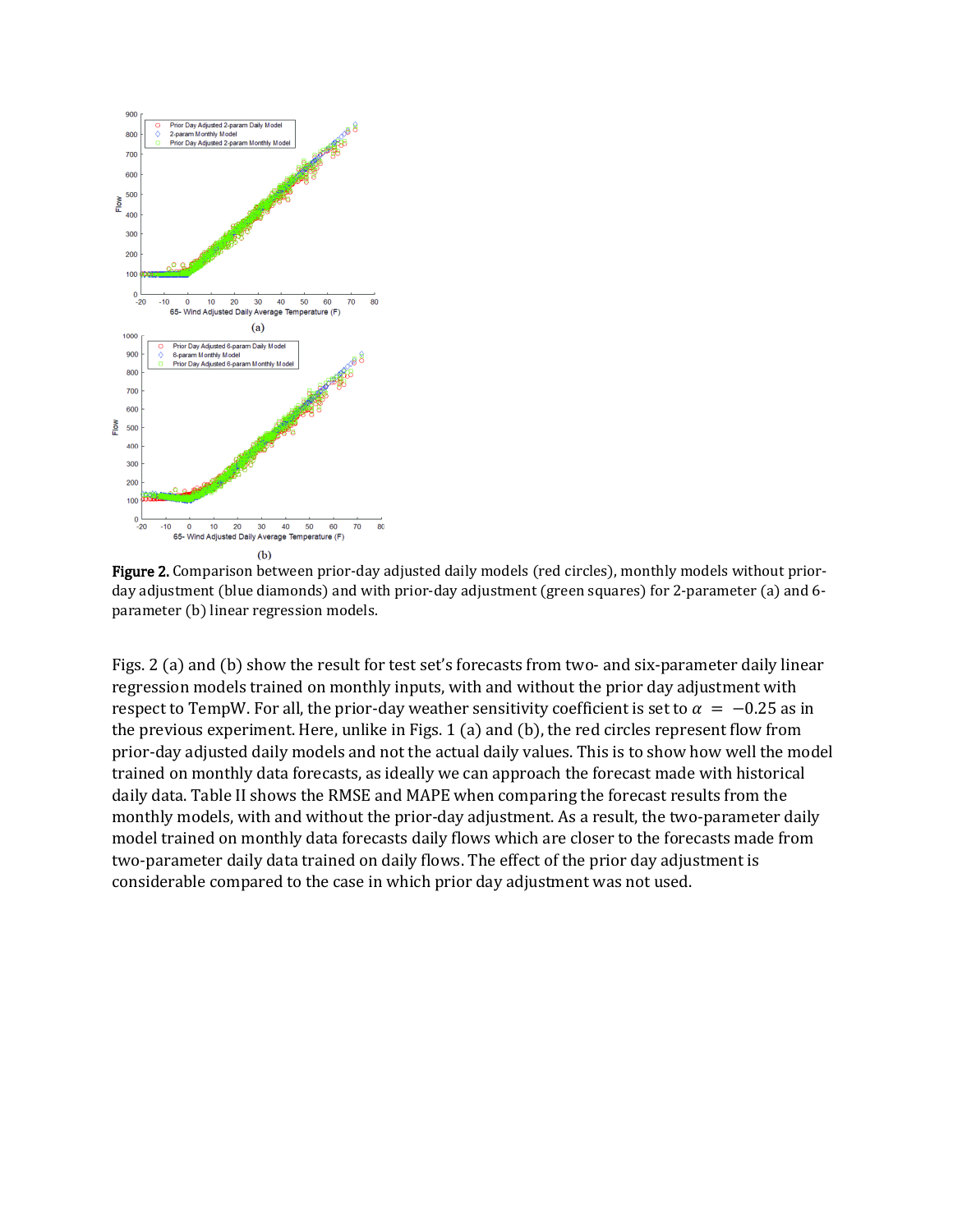

Figure 3. Comparison between the error metrics MAPE and RMSE for 2- (a) and 6-parameter (b) models, with (blue curves) and without (red lines) the effects of prior-day adjustment. The horizontal axis shows the changes in  $\alpha$  value in its range  $[-1,0]$ .

To see the effect of changing the prior-day weather sensitivity coefficient  $\alpha$  on the accuracy of the models, its values is changed over its range [−1,0], and the RMSE and MAPE are computed for the monthly models and prior-day adjusted daily models. Fig. 3 (a) and (b) show the results for twoand six-parameter linear regression models, respectively.  $\alpha = 0$  shows the case when only today's weather is considered, and  $\alpha = -1$  means yesterday's flow was the only input. In each figure, the straight red line represents the error metrics without any prior-day adjustment, while the blue line shows the change in the error metric when the  $\alpha$  value is changed in its range. The presented results are for one of the ten operational areas' test data. The results from other areas was qualitatively similar.

As can be seen, the average  $\alpha$  does not result in the least possible error for this specific operational area. However, the error here is computed with the knowledge of actual daily flow, as prior day adjusted two- and six-parameter daily model is built from historical daily data, which is not the case for the problem of disaggregation. However, more optimized a values can be computed if the similarity between the weather variables of the operational areas used for computation are taken into consideration. Exploring the effects of such optimization is left to future research.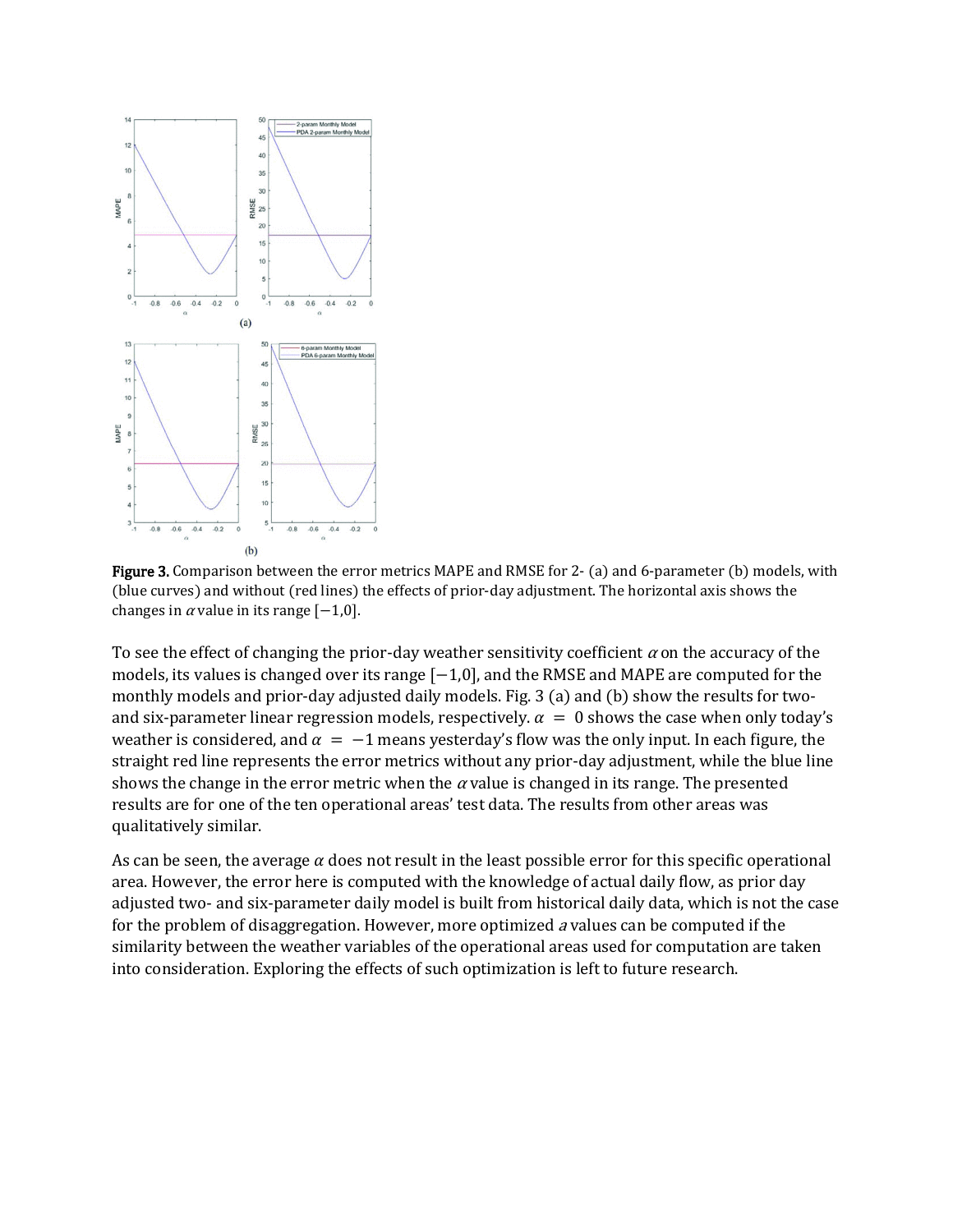TABLE II. Comparison Between Disaggregation Results Computed By Monthly Models With And Without Prior-Day Adjustment (PDA) With The Prior-Day Adjusted Daily Models. Mape And Rmse Are Average Values Over 10 Different Operational Areas Across US.

|         | <b>MAPE</b>             |                                    | <b>RMSE</b>             |                             |
|---------|-------------------------|------------------------------------|-------------------------|-----------------------------|
|         | <b>Monthly</b><br>Model | <b>PDA Monthly</b><br><b>Model</b> | <b>Monthly</b><br>Model | <b>PDA</b> Monthly<br>Model |
| 2-Param | 6.67                    | 3.73                               | 20.32                   | 9.50                        |
| 3-Param | 6.34                    | 3.92                               | 24.28                   | 13.52                       |
| 4-Param | 7.90                    | 5.43                               | 25.53                   | 15.14                       |
| 6-Param | 7.88                    | 5.41                               | 25.47                   | 15.14                       |

#### <span id="page-10-0"></span>C. Discussions

Our experiments show that considering the effects of prior-day weather inputs to forecast the daily gas consumption yields reduced error metrics and higher accuracy, regardless of whether daily models are considered or disaggregation results. However, inclusion of more weather parameters does not always result in lower errors. For disaggregation, inclusion of more parameters consistently results in higher error compared to the same order of parameter daily model characterized on daily inputs, probably the result of over-parametrization of the linear regression modeling. In one hand, the dynamic behavior of the gas consumption can change over the observation period. On the other hand, the nonlinearities associated with the system may not be fully accounted for by linear regression modeling. <sup>13</sup> More rigorous analysis of the sensitivity of the models to individual parameters is out of scope of the current work and is left to future research.

## <span id="page-10-1"></span>SECTION IV. Conclusions

We have investigated, the effect of prior-day adjustment of weather parameters in disaggregation of monthly/billing-cycle data. Given domain knowledge, linear regression models are considered for representing the relationship between the different weather parameters and the daily/monthly gas consumption and the trained models are used for forecasting. For the experiments, daily flow of 10 different operational areas from across US are considered as ground truth and two-, three-, four-, and six-parameter linear regression models are computed. At first, the effect of prior-day adjustment for accurate modeling of the original daily flow values is considered. Considering the effects of prior-day weather improves the accuracy of the model for all of the operational areas, regardless of the number of parameters. The same effects can be seen for the disaggregation problem. For this, the original daily flow values are aggregated to resemble the monthly/billing cycle data usually acquired by LDCs. Incorporating the prior-day adjustment into the monthly models reduces RMSE and MAPE errors in comparison to their not-adjusted counterparts. Overall, our experiments show the importance of including prior-day weather variables in daily flow forecasting and in disaggregation of monthly/billing-cycle flow data to daily gas consumption/demand.

#### <span id="page-10-2"></span>References

- 1. S. R. Vitullo, R. H. Brown, G. F. Corliss, B. M. Marx, "Mathematical models for natural gas forecasting", Canadian Applied Mathematics Quarterly, vol. 17, no. 4, pp. 807-827, 2009.
- 2. S. Abbott, Hidden curriculum, Aug. 2014, [online] Available: http://edglossary.org/hiddencurriculum.